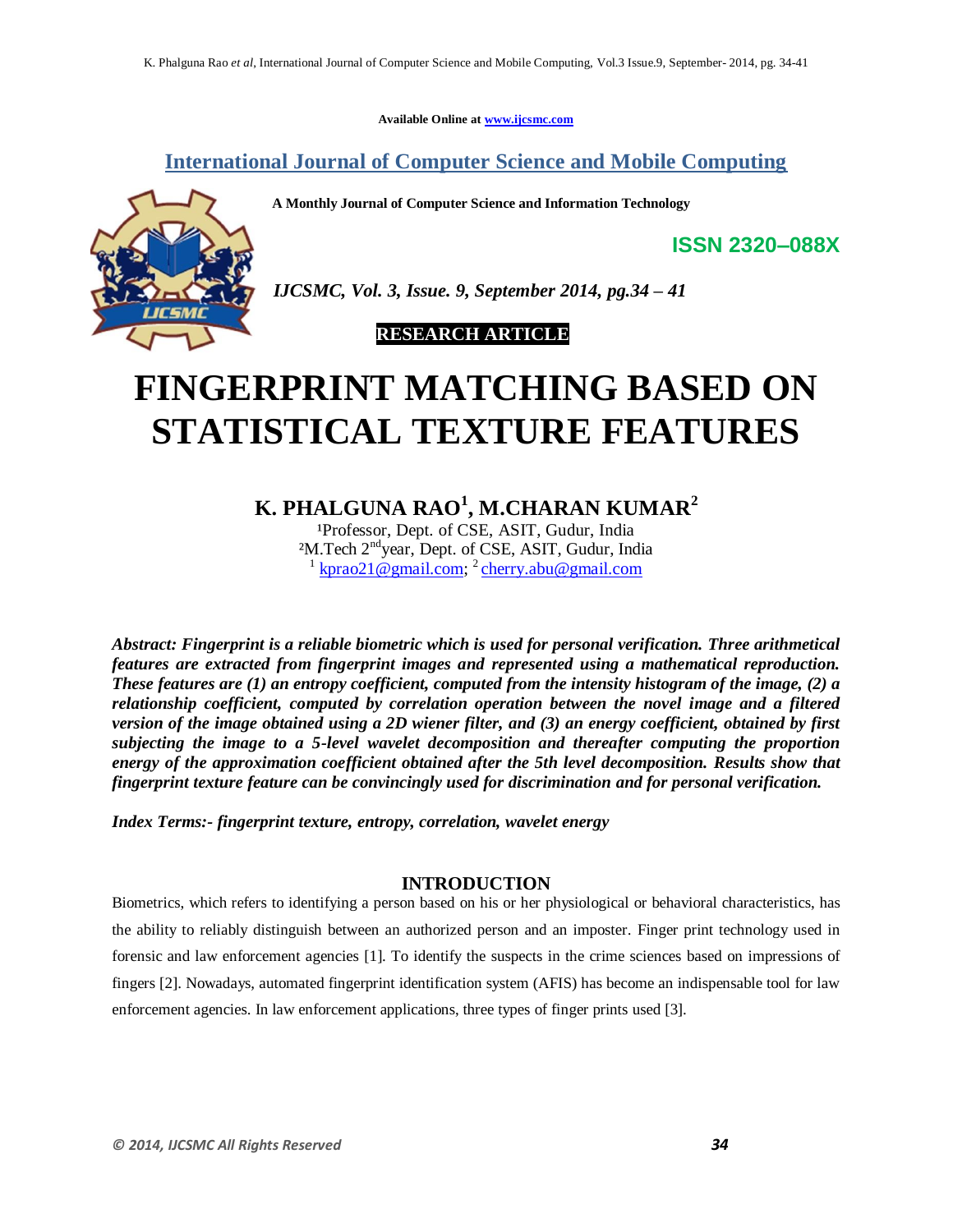

Fig. 1.Three types of fingerprint suspicion. Rolled and ordinary fingerprints are also called full fingerprints. (a) Rolled; (b) plain; (c) latent.

These are:

- Rolled, secure by turning over and over the finger from "nail to nail".
- Plain, obtained by placing the finger on a plain paper.
- Latent, Lifted from surfaces of objects that handled by a person typically at crime scenes.

# **EXISTING SYSTEM**

#### **A. Fingerprint Recognition**

The existing algorithm uses a robust alignment algorithm (descriptor-based Hough transform) to align fingerprints and measures similarity between fingerprints by considering both minutiae and orientation field data [4]. To be consistent with the common Implementation in latent matching (i.e., only minutiae are marked by latent examiners), the orientation field is reconstructed from minutiae [5]. Since the proposed algorithm relies only on manually marked minutiae, it can be easily used in law enforcement applications. Experimental results on two different latent databases show that the proposed algorithm outperforms two well optimized commercial fingerprint matchers.

Fingerprint recognition (also known as Dactyloscopy) is the process of comparing known fingerprint against another or template fingerprint to determine if the impressions are from the same finger or not. It includes two sub-domains: one is fingerprint verification and the other is finger print identification [6]. Verification specify an individual fingerprint by comparing only one fingerprint template stored in the database, while identification specify comparing all the fingerprints stored in the database. Verification is one to one matching and identification is one to N (number of fingerprint templates available in database) matching. Verification is a fast processes compared to identification.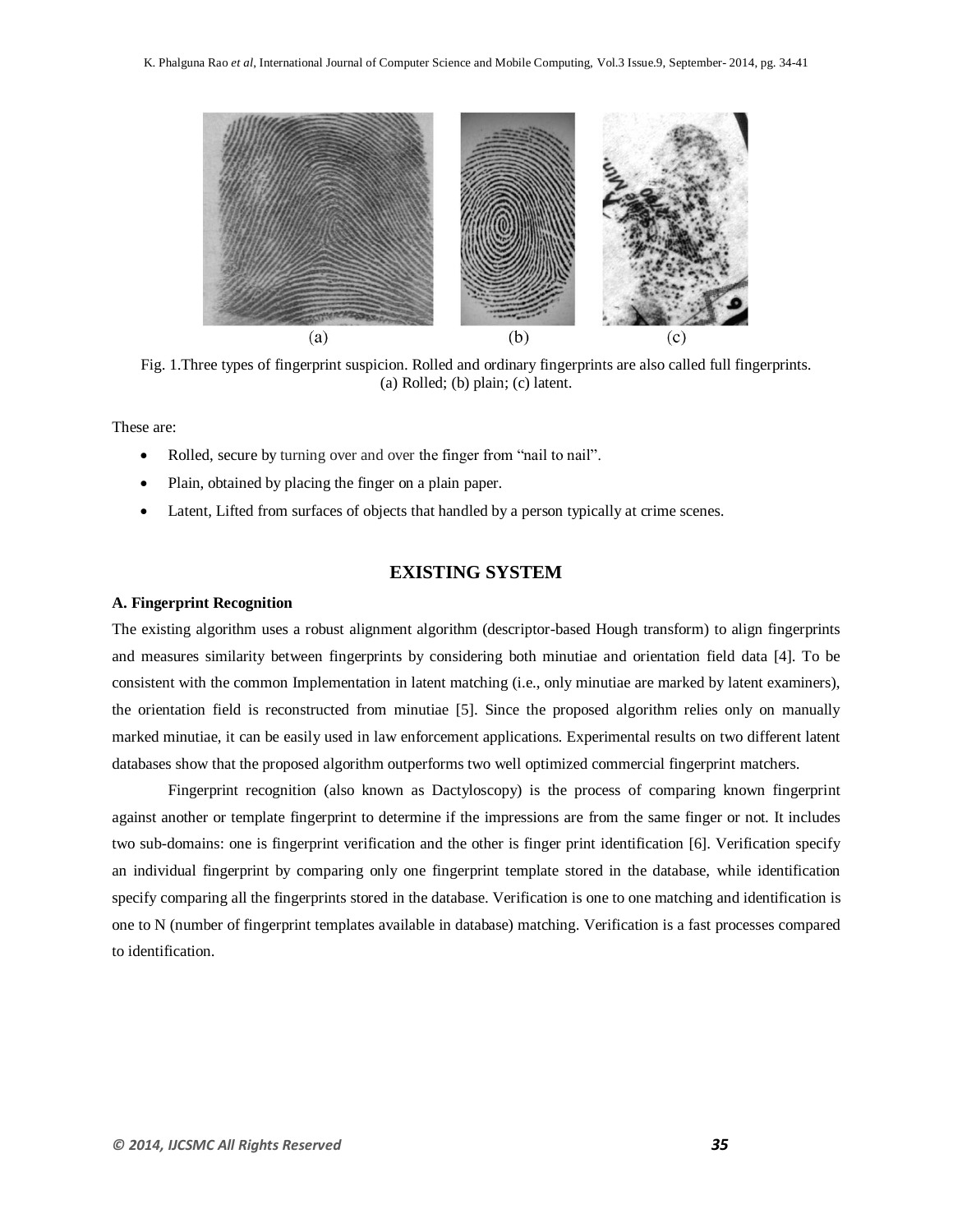

**Fig.2. Fingerprint Recognition System**

First of all we take a fingerprint image. After taking an input image we can apply fingerprint segmentation technique. Segmentation is separation of the input data into foreground (object of interest) and background (irrelevant information). Before extracting the feature of a fingerprint it is important to separate the fingerprint regions (presence of ridges) from the background [7]. This is very useful for recovering false feature extraction. In some cases, a correct segmentation is very difficult, especially in poor quality fingerprint image or noisy images. Orientation field plays an important role in fingerprint recognition system. Orientation field consist of four major steps (1) pre-processing fingerprint image (2) determining the primary ridges of fingerprint block (3) estimating block direction by projective distance variance of such a ridge (4) correcting the estimated orientation field [8]. Image enhancement is use to improve significantly the image quality by applying some image enhancement technique.

The main purpose of such procedure is to enhance the image by improving the clarity of ridge structure or increasing the consistency of the fridge orientation. Fingerprint classification is used to check the fingerprint pattern type. After classification of fingerprint. We can apply fingerprint ridge thinning which is also called block filtering; it is used to reduce the thickness of all ridges lines to a single pixel width. Thinning does not change the location and orientation of minutiae points compared to original fingerprint which ensures accurate estimation of minutiae points. Then we can extract minutiae points and generate data matrix. Finally we can use minutiae matching to compare the input fingerprint data with the template data and give the result.

#### **B. Fingerprint Matching Techniques**

There are many Fingerprint Matching Techniques. Most widely used matching techniques are these:

#### *• Correlation-based matching*:

In correlation based matching the two fingerprint images are matched through corresponding pixels which is computed for different alignments and rotations. The main disadvantage of correlation based matching is its computational complexity.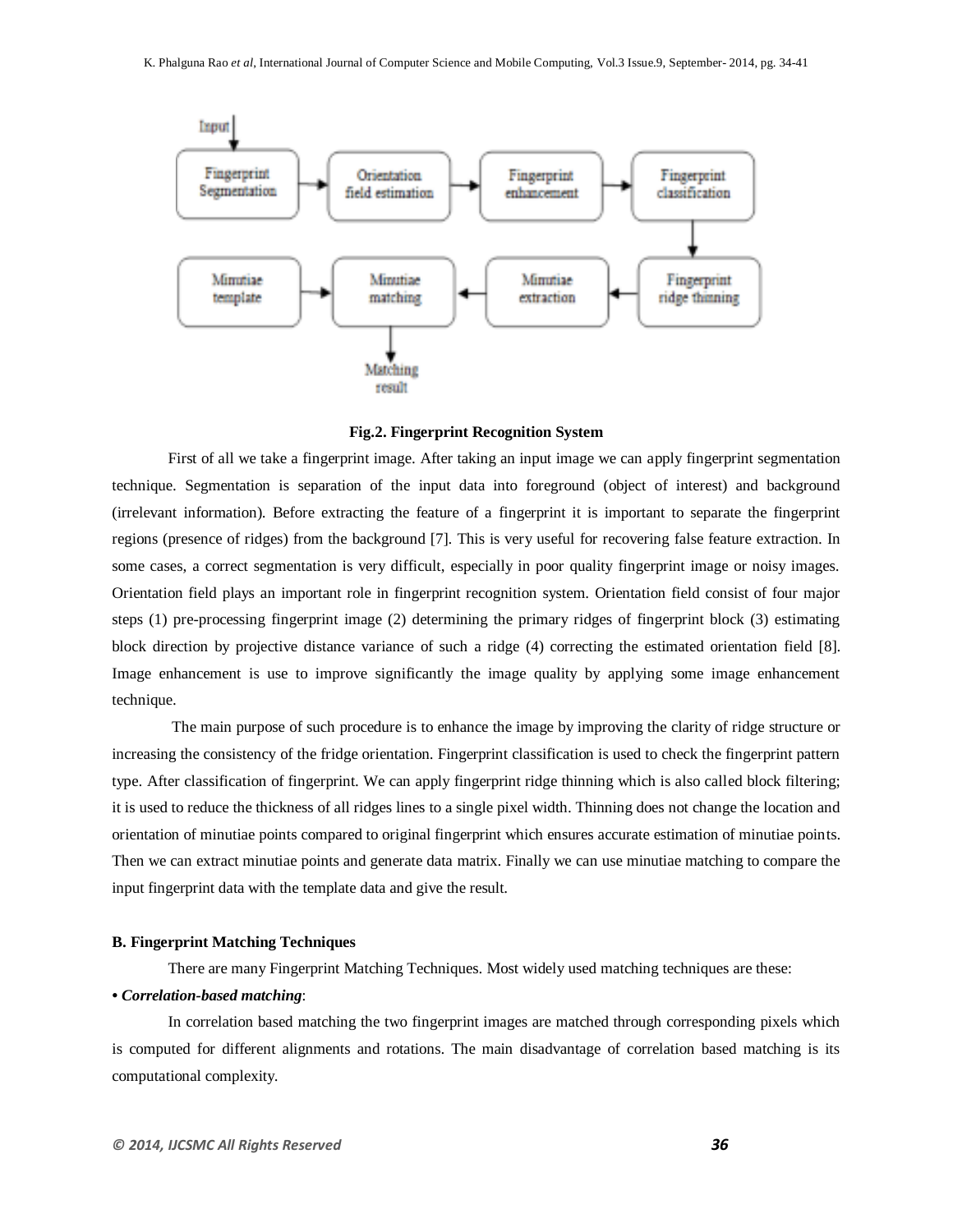#### **• Minutiae-based matching**:

This is the most popular and widely used technique, for fingerprint comparison. In minutiae-based techniques first of all we find minutiae points on which we have to do mapping. However, there are some difficulties when using this approach. It is difficult to identify the minutiae points accurately when the fingerprint is of low quality.

#### **• Pattern-based (or image-based) matching:**

Pattern based technique compare the basic fingerprint patterns (arch, whorl, and loop) between a previously stored template and a candidate fingerprint. This requires that the images be aligned in the same orientation. In a pattern-based algorithm, the template contains the type, size, and orientation of patterns within the aligned fingerprint image [9].

The candidate fingerprint image is graphically compared with the template to determine the degree to which they match.

#### **PROPOSED SYSTEM**

Here we calculate textural statistical features for fingerprint feature extraction and matching purpose. These features are (1) an entropy coefficient, computed from the intensity histogram of the image, (2) a more coefficient, computed by correlation action between the original image and a filtered version of the image obtained using a 2D wiener filter, and (3) an energy coefficient, obtained by first subjecting the image to a 5-level wavelet decomposition and thereafter computing the percentage energy of the approximation coefficient obtained after the 5th level putrefaction [10]. The perspective is tested over a dataset of 80 images divided into 10 classes and is seen to provide accurate recognition results*.*

#### **Entropy**:

Entropy is a statistical measure of randomness that can be used to characterize the texture of an image. It is defined in equation (1) below, where  $p_i$  is the  $i^{th}$  frequency valve generated from a k-bin normalized intensity histogram of the image.

$$
E_n = \sum_{i=1}^k p_{i \log 2p_i} \qquad (1)
$$

The standard values are computed by dividing each frequency count by sum of pixels in the images, as given in equation (2) where  $f_i$  is the i-th frequency value of the histogram and N the total number of pixels.

$$
p_i = f_{i/N} \tag{2}
$$

#### **Correlation**:

The image is first subjected to a 2-D wiener filter using a 3 x 3 locality. The correlation coefficient is calculate using equation (3), where  $I_{mn}$  is the original images of dimensions m x n and  $J_{mn}$  is the filtered version of the same, and  $\bar{\iota}$  and  $\bar{\jmath}$  denote the mean pixels values of the corresponding images [11].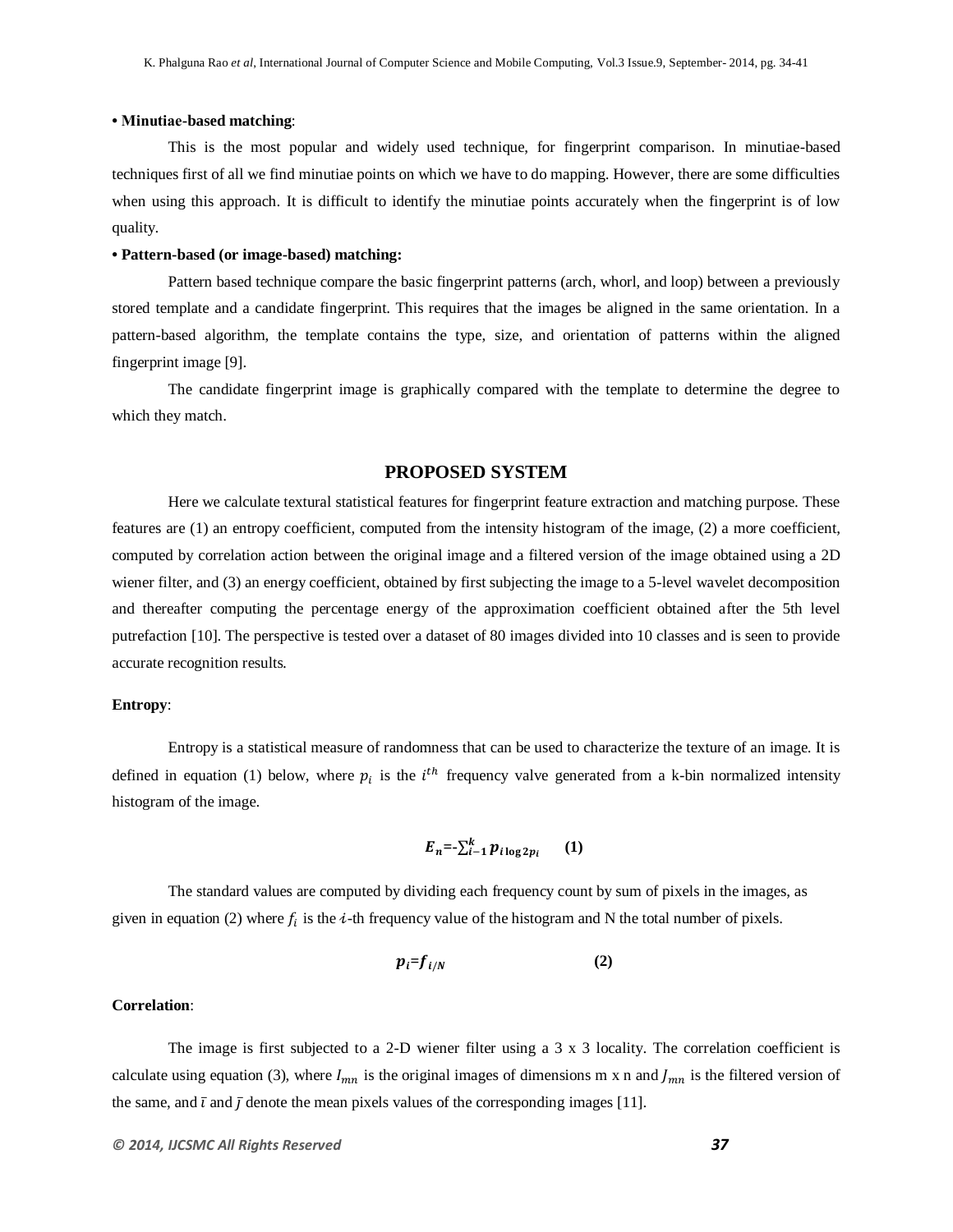$$
C_{c=\frac{A}{B}}, \text{ where}
$$

$$
A = \sum_{m} \sum_{n} (I_{mn-1})(j_{mn-j})
$$

$$
B = \sqrt{\sum_{m} \sum_{n} (I_{mn} - \bar{I})^2} \{ \sum_{m} \sum_{n} (j_{mn} - \bar{I})^2 \} (3)
$$

#### **Energy:**

For calculating the energy coefficient, the image I is subjected to a wavelet decomposition using the Daubechies wavelet for up to 5 levels. The wavelet decomposition involves convolving the image with a low-pass filter for generating the approximation coefficients (A) and a high-pass filter for generating the detail coefficients (D) followed by a down-sampling. The data image for each level is taken as the approximation image for the previous level. The decomposition operation generates the approximation coefficients  $A_5$  and detailed coefficients  $D_5$ ,  $D_4$ ,  $D_3$ ,  $D_2$ ,  $D_1$  as shown in below fig. 2 [12].

The percentage of the energy comparable to the approximation coefficient is subsequently computed as given below;

$$
E_a = \sum (A_5) / \sum (A_5 + D_5 + D_4 + D_3 + D_2 + D_1 +)
$$
 (4)

The final feature vector is taken as the composite formed of the above three components viz.

$$
\mathbf{F} = \{ \mathcal{C}_c, \mathcal{E}_n, \mathcal{E}_a \} \tag{5}
$$



**Figure2**: Wavelet decomposition of an image I

Classification is done by mapping the feature vectors of a training set and a testing set into appropriate feature spaces and calculating differences using Manhattan distance [13]. The Manhattan distance metric (d) of two n-dimensional vectors  $T = \{T_1, T_2, T_3, \dots, T_n\}$  and  $S = \{S_1, S_2, S_3, \dots, S_n\}$  is given by

$$
\mathbf{D} = \sum_{i=1}^{n} |T_i - S_i|
$$
 (6)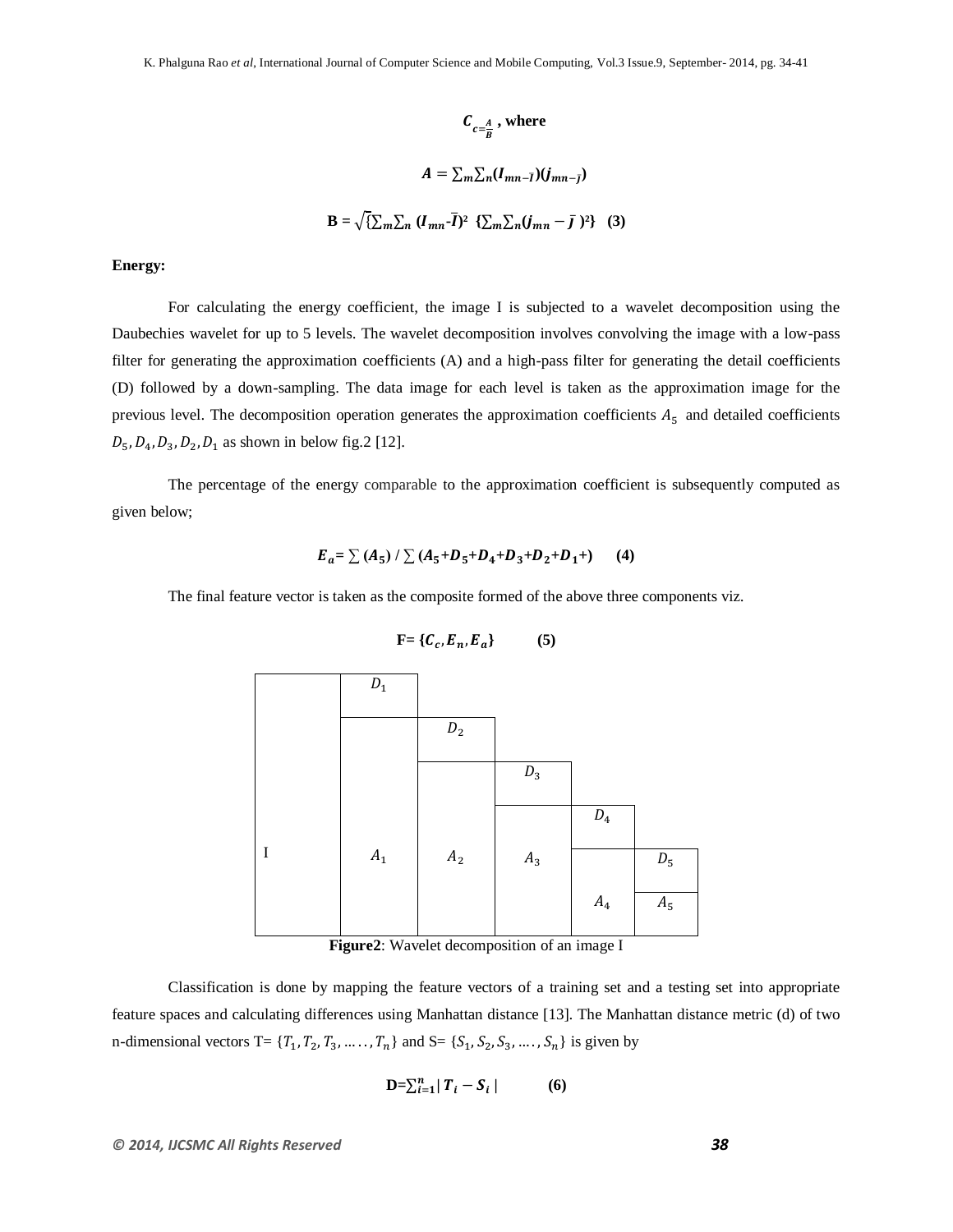#### **Algorithm for calculating statistical texture features**

Input: Query image for which statistical features has been computed.

Output: feature vector

1. Calculate Entropy for query image (En) using -sum (p.\*log2 (p)) formula

2. Apply wiener filter for query image and then calculate correlation coefficient (CC) for query image and filtered Image.

3. Apply 5 level decomposition for input query image and calculate energy for coefficients (Ea)

4. Calculate feature vector F for query image by using En, Ea, and CC.

Then compare feature vector F of query image with the database image and if features are equal then the image is matched.

## **EXPERIMENTAL RESULTS**

In my experimental results by using 2 data classes, they are train data base and test data base.



# **CONCLUSION**

This paper has proposed a quick and efficient technique of fingerprint recognition using a set of texture statistical based features [14]. The features are derived from a correlation coefficient, an entropy coefficient and an energy coefficient. The features can be calculated by using fingerprint miniature points. Moreover such texture based by using color finger print images [15]. The fingerprint images may be divided in to separation of red, green and blue components. And output part combine true color components. Future work would involve combining color and shape based techniques to study whether these can be used to improve recognition rates.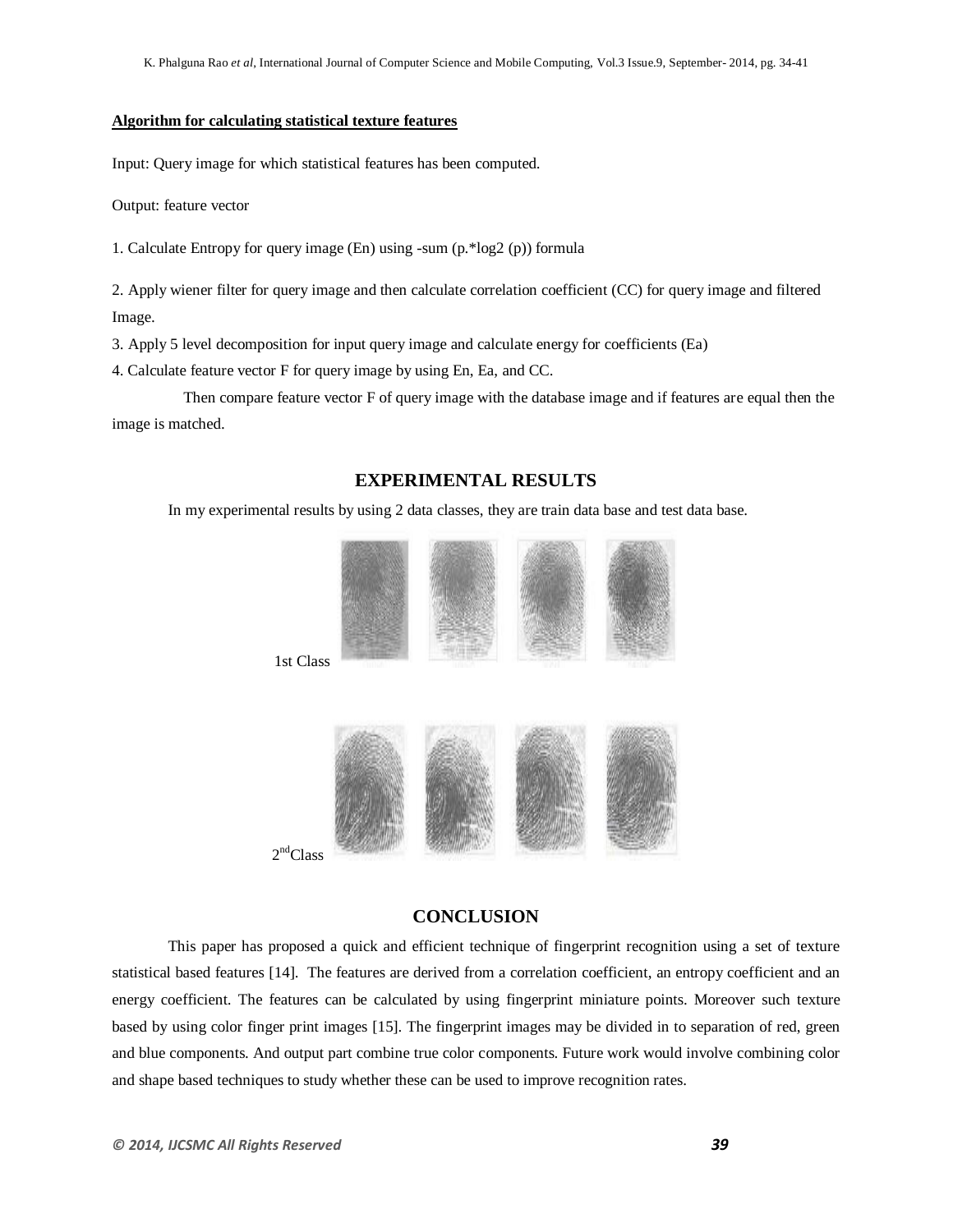## **REFERENCES**

[1]. A. K. Jain, A. Ross and S.Prabhkar, "An Introduction to Biometric Recognition", IEEE Transactions on Circuits and Systems for Video Technology, special issue on Image and Video –Based Biometrics, 14, 2004, pp. 420.

[2].A.Lanitis, "A Survey of the Effects of Aging on Biometric Identity Verification", DOI:10.1504/IJBM.2010.030415

[3]. A. K. Jain, A. Ross and S. Pankanti, "Biometrics: A Tool for Information Security", IEEE Transactions on Information Forensics and Security. 1, 2000.

[4]. A. K. Jain and A. Ross, "Fingerprint Matching Using Minutiae and Texture Features", Proceeding of International Conference on Image Processing (ICIP), 2001, pp. 282-285.

[5]. A. K. Jain, L. Hong, S. Pankanti and R. Bolle, "An Identity-Authentication System using Fingerprints", Proceeding of the IEEE. 85, 1997, pp. 1365-1388.

[6]. D. Maltoni, D. Maio, A. K. Jain and S. Prabhkar, Handbook of Fingerprint Recognition.

[7]. S. Chikkerur, S. Pankanti, A. Jea and R. Bolle, "Fingerprint Representation using Localized Texture Features", The 18<sup>th</sup> International Conference on Pattern Recognition, 2006.

[8]. A. A. A. Yousiff, M. U. Chowdhury, S. Ray and H. Y. Nafaa, "Fingerprint Recognition System using Hybrid Matching Techniques", 6th IEEE/ACIS International Conference on Computer and InformationScience, 2007, pp. 234-240.

[9]. O. Zhengu, J. Feng, F. Su, A. Cai, "Fingerprint Matching with Rotation-Descriptor Texture Features", The 8th International Conference on Pattern Recognition, 2006, pp. 417-420.

[10]. A. K. Jain, S. Prabhkar, L. Hong and S. Pankanti, "Filterbank-Based Fingerprint Matching", IEEE Transactions on Image Processing, 9, 2000, pp. 846-853.

[11]. G. Aggarwal, N. K. Ratha, Tsai-Yang Jea and R. M. Bolle, "Gradient based textural characterization of fingerprints", In proceedings of IEEE International conference on Biometrics: Theory, Applications andSystems, Sept-Oct. 2008.

[12]. M. Tuceryan, A. K. Jain, "Texture Analysis: The Handbook of Pattern Recognition and Computer Vision", 2nd Edition by Chen, C. H., Pau, L. F., Wang, P. S. P., pp. 207-248, World Publishing Co., 1998.

[13]. M. F. Insana, R. F. Wanger, B. S. Garra, D. G. Brown, T. H. Shawker, "Analysis of Ultrasound Image Texture Via Generalized Rician Statistics", Optical Engineering, 25, 1986, pp. 743-748.

[14]. R. Lerski et al, "MR Image Texture Analysis-An Approach to Tissue Characterization", Magnetic Resonance Imaging, 1993, pp. 873-887.

[15]. A. H. Mir, M. Hanmandlu, S. N. Tandon, "Texture Analysis of CT Images", IEEE Engineering in Medicine and Biology, 1995, pp. 781-786.